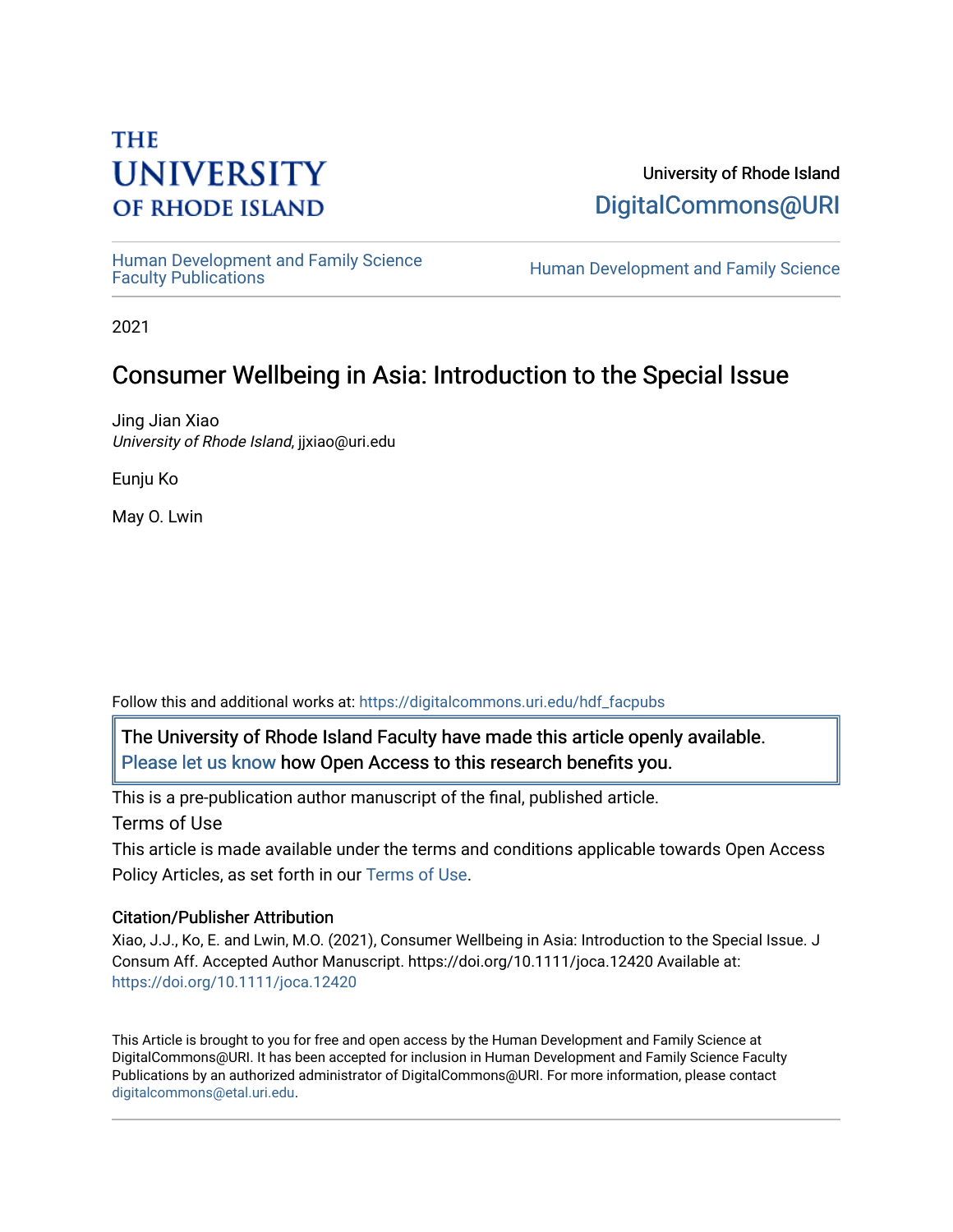## Journal of Consumer Affairs

Consumer Wellbeing in Asia: Introduction to the Special Issue

Jing Jian Xiao<sup>1</sup>, Eunju Ko<sup>2</sup>, May O. Lwin<sup>3</sup>

Consumer wellbeing refers to safety, fairness, satisfaction, sustainability, emotional positivity, security, freedom, and healthfulness which may be sought through consumer products and services obtained from marketplaces. Consumer wellbeing can be measured in various dimensions such as economic, financial, physical, psychological, social, and culture. This special issue focuses on consumer issues in fast changing Asia as many important consumer issues in Asia are under-studied in comparison to the literature about the West. With Asia having a large, 60% of the world population and Asian countries are highly diverse in terms of economic developments, social systems, and cultural traditions, many important issues related to consumer spending, health, and finance need be investigated and studied. Such research will enrich the global literature of consumer affairs and inform public policies to advance consumer interests.

For this special issue, 47 submissions were received and 20 were accepted. Articles are broadly divided to three sets: health, sustainability, and finance. Following are brief introductions of these articles.

*Health.* On the health front, the papers in this issue spanned an array of health concerns, including topics which are indigenous to Asia. **Gao, Mei, Yang, Zhao** and **Li** examined the issue of food waste using empirical data from China and found the important role of psychological cultural factors - namely the influence of "mianzi" or vanity in excessive food consumption and wastage of food. **Leong, Soo, Minton** and **Tambyah** utilized survey data from Singapore to examine economic hardships in the context of neighbourhoods in this densely populated country and found important patterns regarding wellbeing links especially with vulnerable consumers. The relation between economic hardship and consumer wellbeing was found to be moderated by neighborhood-level socioeconomic status and diversity. Another paper by **Nguyen, Nguyen,** and **Pham** interviewed stakeholders to examine rhino horn demand and consumption in traditional health mileau of Vietnam. The authors found that wildlife endangerment is a multifaceted issue driven by a web of non-scientific health related claims and beliefs. The authors show that the processes through which Vietnamese consumers form their beliefs and attitudes, normalize and justify consumption of the rhino horn. Finally**, Kwak, Kim, Kim** and **Choi** examined digital usage and digital shopping via online and mobile devices and investigate their relationships with wellbeing using a public data from South Korea. Online usage and online shopping were related to wellbeing, and complex relationships including digital natives and privacy concerns as moderators surfaced.

*Sustainability.* Six papers examined factors associated with sustainability and wellbeing topics such as environmental consciousness, happiness, wellbeing in consumption behavior in China and Korea. **Hao**

<sup>&</sup>lt;sup>1</sup> Professor, Department of Human Development and Family Science, College of Health Sciences, University of Rhode Island, Kingston, RI 02881, USA. Email: xiao@uri.edu

<sup>&</sup>lt;sup>2</sup> Professor, Department of Clothing and Textiles, College of Human Ecology, Yonsei University, Seoul, Republic of Korea 03722. Email: [ejko@yonsei.ac.kr](mailto:ejko@yonsei.ac.kr)

<sup>&</sup>lt;sup>3</sup> President's Chair Professor, Wee Kim Wee School of Communication & Information, Nanyang Technological University, 31 Nanyang Link, Singapore 637332. Email: tmaylwin@ntu.edu.sg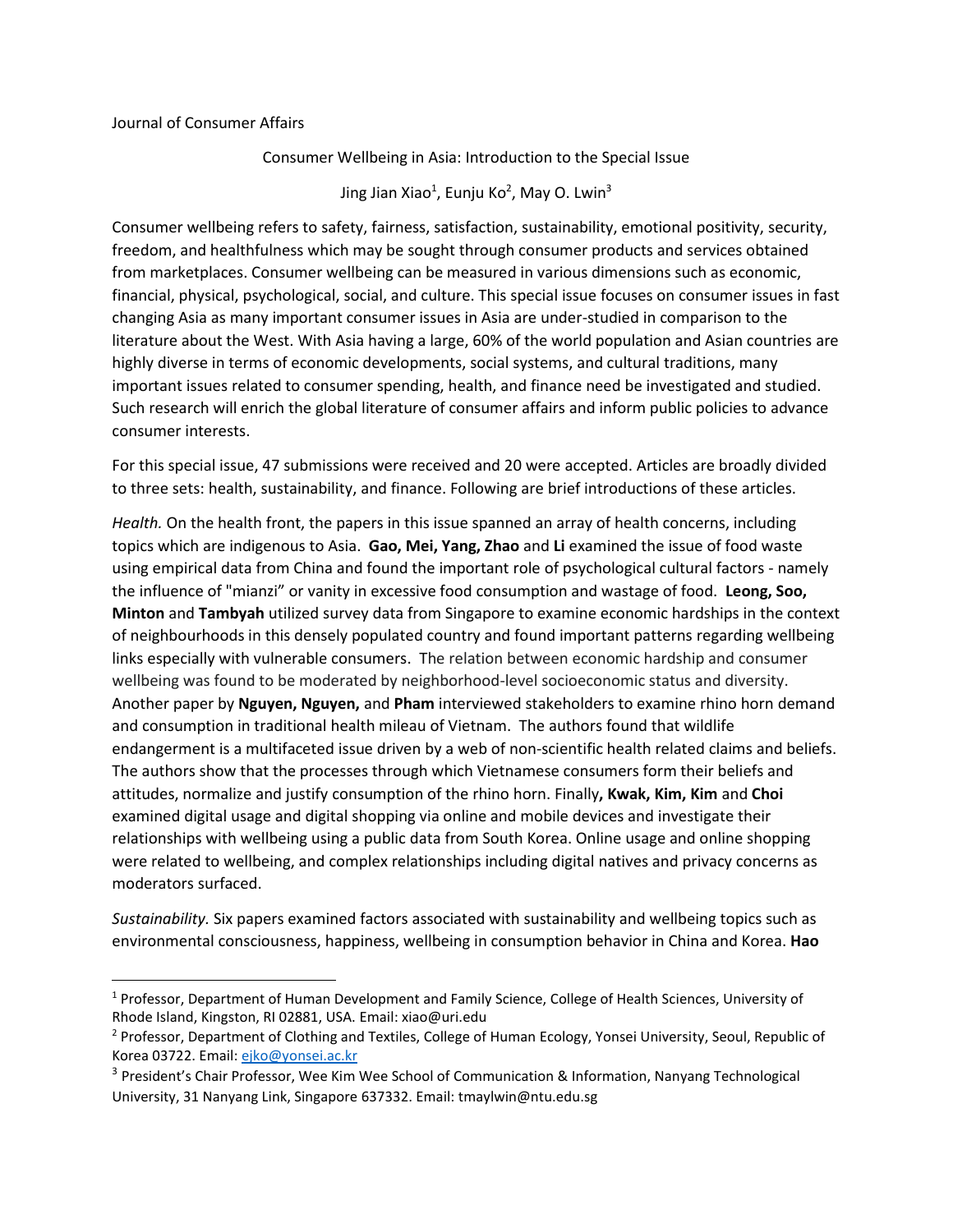and **Chenyue** showed that environmental consciousness and health consciousness influence consumers' ecological purchase intentions regarding eco-friendly products and self-protective products. Haze is a strong moderator for arousing both types of consciousness; and perceived-self competence moderates the relationships of such key concepts. **Duh, Yu,** and **Ni** examined the relationship between the Chinese Millennials' happiness and materialism. Conceptual model was developed using two life-course theories, self-esteem, and money attitudes. Specifically, self-esteem predicts money attitude dimensions, which can help and hinder materialism. **Zhang, Pan, Liu, Zhang,** and **Chen** explored the influence of social ties between spenders and recipients on recipients' happiness with mediation effects of psychological needs satisfaction. Results showed that gifts from strong social ties lead to recipients' greater happiness than those from weak social ties. The happiness effect of social ties is explained through relatedness satisfaction and competence satisfaction, but not autonomy satisfaction.

**Hwang** and **Nam** investigated the moderating effect of disability on the relationship between middleaged consumers' wellbeing and their social media use, through mediating effect of social capital using secondary data from South Korea. Results showed consumers with disabilities were less active on social media, suggesting they are likely to experience restrictions on social media use. Disability had moderating effects between social media use and wellbeing bonded by social capital. **An, Jeong** and **Youn** examined effects of art appreciation on wellbeing through five studies based on administrative dataset and lab experiments. This study showed that consumers' experience of art, including artistic commercial products enhances consumers' wellbeing by inducing a sense of inspiration. Various forms of art (e.g., paintings, song lyrics) and various commercial products depicting artistic images (e.g., computer screen saver, handbag) were significantly effective. Finally, **Ryu** and **Kim** examined how time availability, relative monetary contribution and gender ideology are associated with South Korean couple's contribution to domestic work among married couples. Using longitudinal data in South Korea, results showed that hours worked and relative wage were associated with the time that couples spend on domestic work.

*Finance.* Four papers examined factors associated with saving and investing behavior. With three experiments conducted in China, **Yang**, **Zheng**, and **Chen** examined the effect of social exclusion on fixed savings (long term savings). They found that men and women display different fixed savings behavior in response to social exclusion. In particular, social exclusion decreases men's fixed savings intention, while social exclusion does not affect women's fixed savings intention. **Baker, Tomar, Kumar**, and **Verma** examined the financial literacy level of professional women and its relation to their retirement planning behavior in India. They found that the respondents display low levels of financial literacy. Further, a woman's age, income, finance profession, and understanding of advanced financial concepts are key factors associated with retirement planning behavior. **Chiang** estimated Chinese individuals' financial capability and examined the association between financial capability and household investment management. With data from the China Family Panel Studies, he found that less than 12% of individuals have financial capability far below the average. In addition, his results showed that individuals with higher financial capability are more likely to take control of household investment alone than to share investment decisions with spouses. **Lu, Xiao,** and **Wu,** with data the China Household Finance Survey, examined the role of financial literacy in improving household asset allocation. They demonstrated that the higher the household's financial literacy, the higher the household's score in the asset allocation evaluation. Their further analysis showed that the optimization effect of financial literacy on household asset allocation is greater among households that are wealthy, have higher education, and are located in areas with better regional financial development.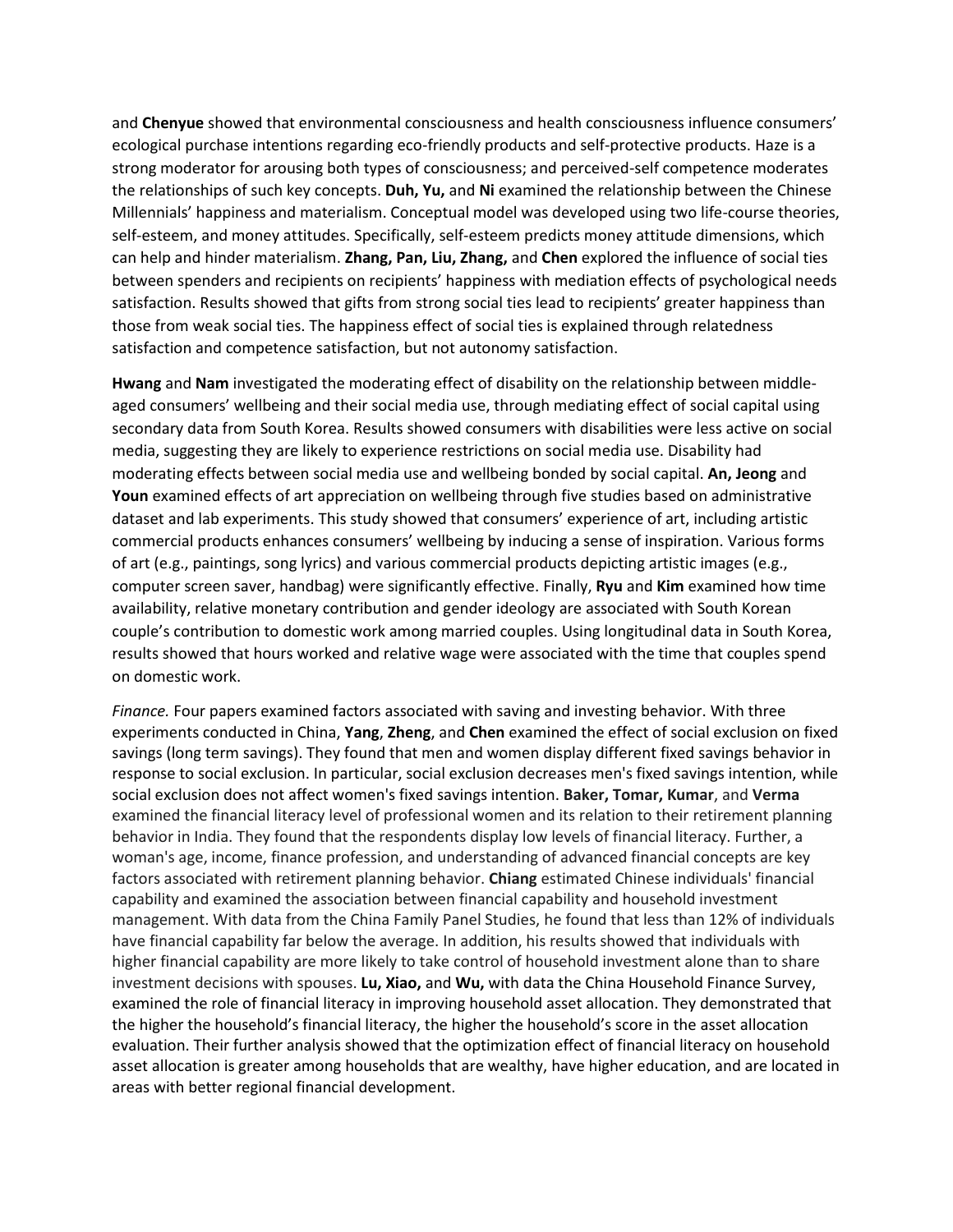Four papers explored potential influencing factors on financial or general wellbeing. **Chen, Jiang**, and **Gu** investigated the association between household savings and subjective wellbeing using data from the China Household Finance Survey. They showed that the association between household savings and subjective wellbeing was in an inverted U-shape. Furthermore, they explored the heterogeneity of different groups and found that the optimal amounts of household savings varied among subsamples in terms of region, income, age, and risk attitude. **Tharp** and **Parks-Stamm** examined gender differences in the predictors of financial satisfaction using data from the Panel Study of Family Dynamics in Taiwan. They showed that gender differences are observed in all three samples, all adults, working adults and married working adults. In particular, income is more strongly associated financial satisfaction among men than women, education is more strongly associated with financial satisfaction among women than men, and negative affect as more strongly associated with financial satisfaction among women than men. **Su, Huang**, and **Lin** investigated the roles of house price expectations and mortgages in urban dwellers' subjective wellbeing in China. They found that house price expectations have a negative influence on the subjective wellbeing only for homeowners without a home loan. For homeowners with a home loan, mortgages have a negative impact on the subjective wellbeing. **Warmath, Grable, Chen**, and **Kwak** examined cultural differences in the role of willingness to take financial risk in an individual's objective financial outcomes and subjective financial wellbeing. Using data collected in South Korea, Taiwan, and the United States, they found support for a cushion in the association between material hardship and present and future financial wellbeing.

Two papers examined factors affecting consumption behavior. **Kondratjeva,** using panel data from nationally representative household surveys in Nepal, investigated how borrowing from different channels and for different purposes is associated with household investment and consumption expenditure. She showed that formal and informal loans are used to finance different spending needs, and intended credit purposes tended to reflect actual spending of borrowed funds. Using data from the China Household Finance Survey, **Li, Song, Wu**, and **Huang** examined the association between access to online consumer credit and household consumption. They found that online consumer credit has a significantly positive relationship with household consumption. Heterogeneity analysis showed that the relationship between online consumer credit and household consumption is more obvious among poorer households and households resided in less developed areas, which partially reflects the inclusiveness of online consumer credit.

*Acknowledgments.* We thank the Editor-in-Chief, Ron Hill, for his encouragement and guidance for developing and implementing the special issue. Jennifer Breitenbach, the editorial assistant, provided able and prompt assistance whenever we need her help. Several other Associate Editors helped the peer review process who are Jeff Langenderfer, Elizabeth Minton, and Lucie Ozanne. Finally, we thank reviewers who helped review papers for this special issue and provided thoughtful recommendations for the editors and constructive comments for the authors. They are listed below:

Aaron Arndt Adam Ka-Lok Cheung Akon Ekpo Alessandro Bucciol Alexi Gloukhovtsev

Andrew Hanks Andrew Yee Anne Hamby Benjamin Voyer Biao Luo

Brahim Chekima Brenda Cude Charles Makanyeza Christopher Prentice Chuanyi Tang